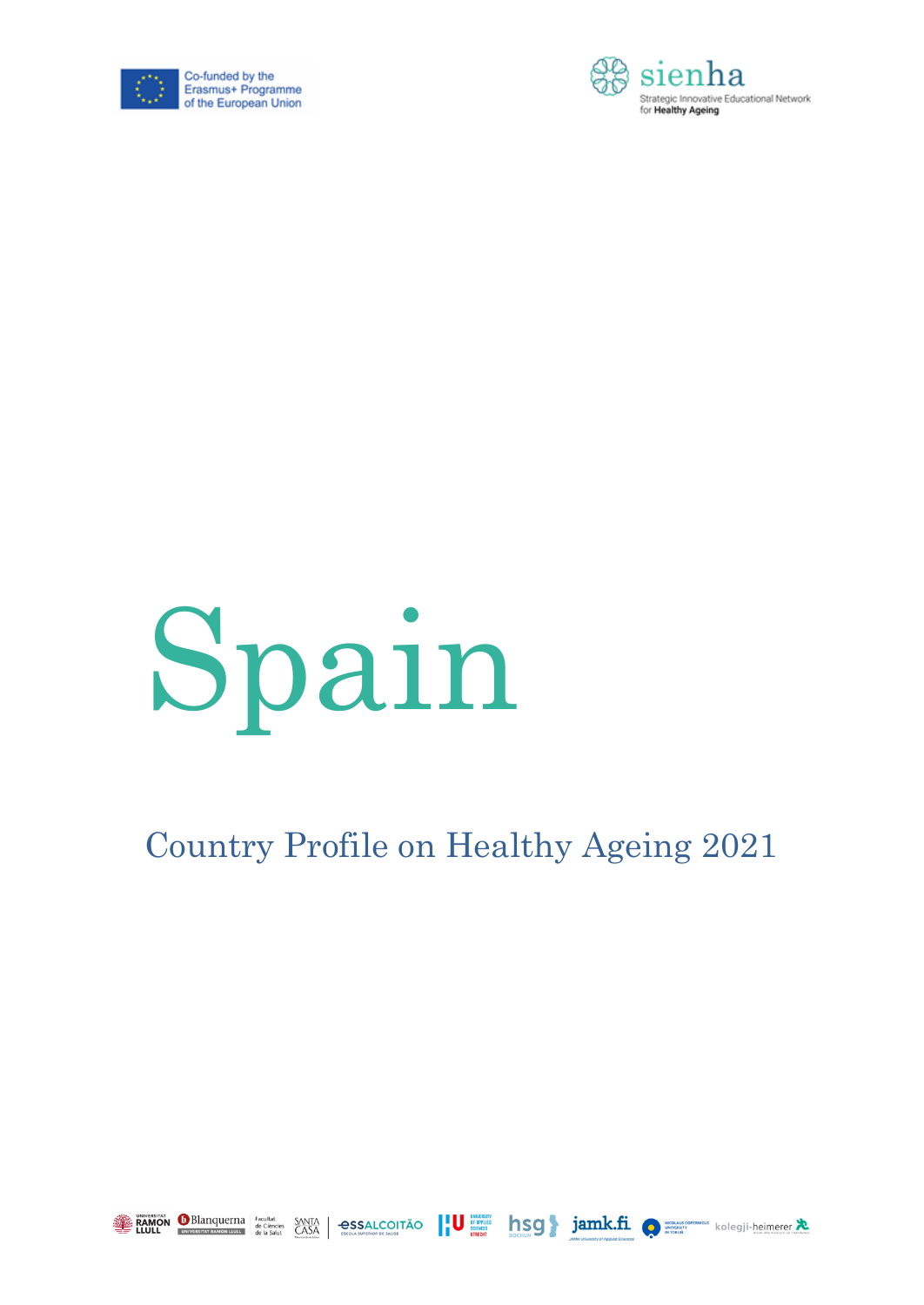



#### **Authors**

Elena Carrillo Álvarez, RD, PhD, Blanquerna School of Health Science-Ramon Llull University, SIENHA Project Manager

Mireia Solà Madurell, PT, Blanquerna School of Health Science-Ramon Llull University, SIENHA Project Researcher

Carles Fernández Jané, PT, PhD, Blanquerna School of Health Science-Ramon Llull University, SIENHA Project Researcher

Míriam Rodríguez Monforte, RN, RD, PhD, Blanquerna School of Health Science-Ramon Llull University, SIENHA Project Researcher

This project has been funded with support from the European Commission. This publication reflects the views only its authors, and the European Union cannot be held responsible for any use which may be made of the information contained therein.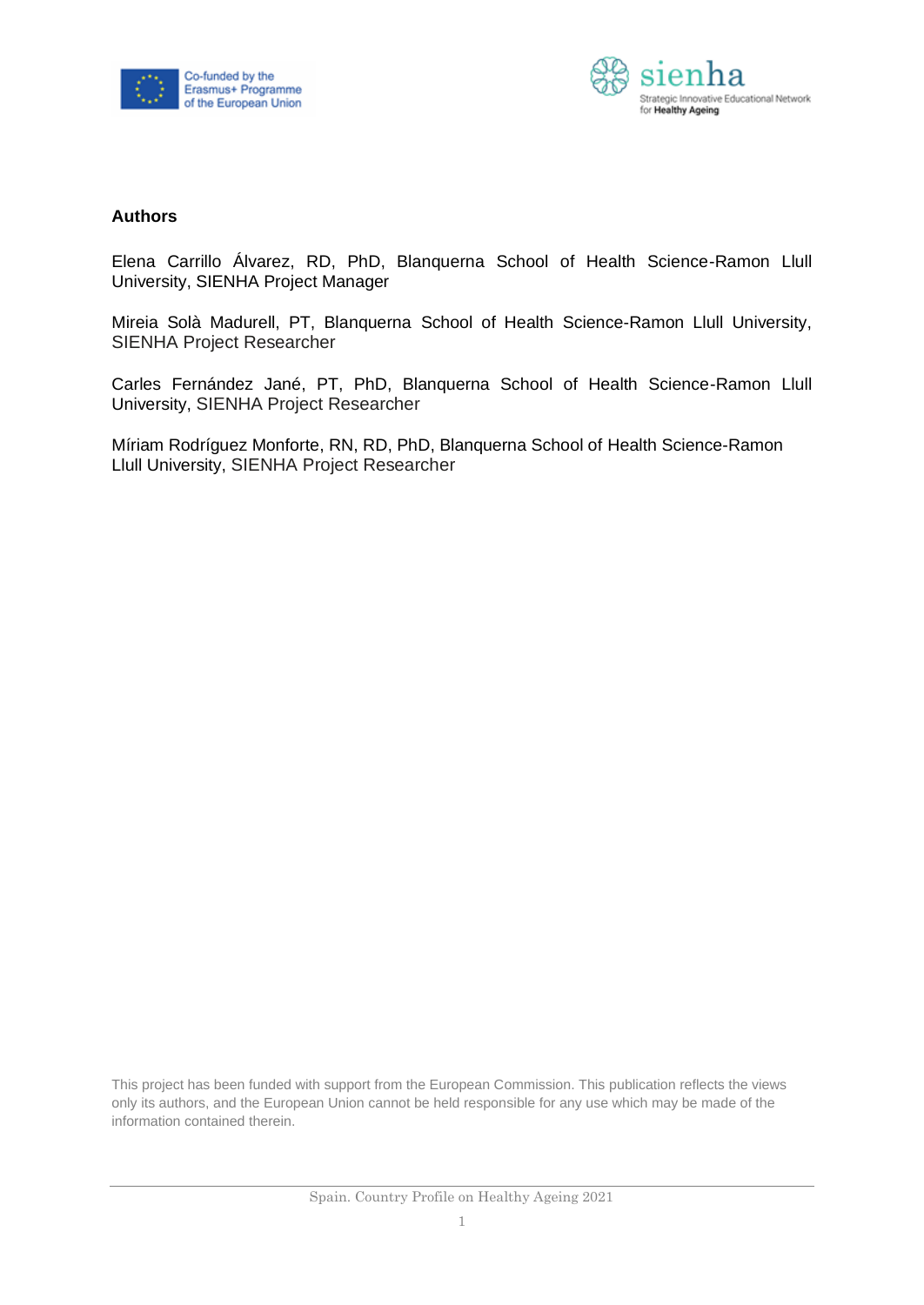



### Country profiles series

SIENHA is a European research project carried out by different universities whose aim is to support healthy ageing among European countries through the competence development of social and healthcare professionals.

Country Profiles provide an overview of the SIENHA project based on each partner country's situation regarding healthy ageing including demographics and epidemiology, health status, health system and population needs. These profiles aim to provide context and highlight specific needs of each partner with the subsequent purpose of translating these results into future competencies

| Content <sup>'</sup>                     |                |
|------------------------------------------|----------------|
| 1. Demographic and socioeconomic context | $\overline{3}$ |
| 2. Health status                         | $\overline{5}$ |
| 3. Health system                         | 8              |
| 4. Key findings and population needs     | 11             |
| <b>Sources</b>                           | 12             |
|                                          |                |

The data and information in these Country Profiles are based, mainly, on European official statistics provided to Eurostat and the OECD, and Global Health Data Exchange to ensure data comparability. This information has been complemented by the National Statistics Institutes of each country.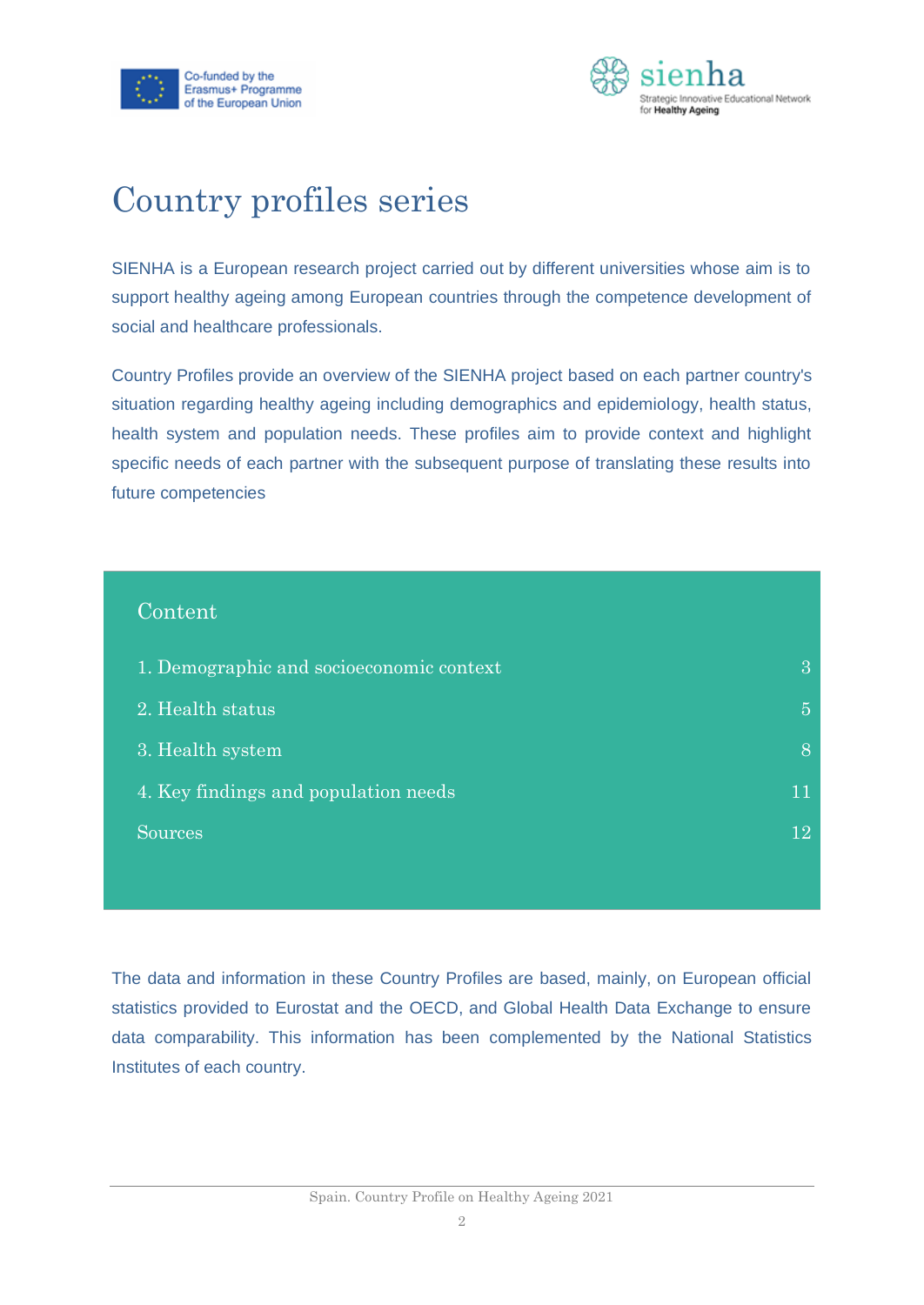



# <span id="page-3-0"></span>1. Demographic and socioeconomic context

The population in Spain increased during 2020 and stood at 47,394,223 inhabitants as of January 1, 2021.

The distribution of the population by age group and sex can be seen in Figure 1.

In 2020, demographic growth rises 0,85% and vegetative growth stands at 1,22 per 1000 inhabitants.

#### Spanish population is getting older

Life expectancy reached 86.7 and 81.1 years in female and male, respectively, and the ageing index sticks up to 125.75%. However, the fertility rate is low (1.24 live births per woman) and does not allow a generational relief.



Figure 1. Population pyramid in Spain in 2018 and its projection for 2030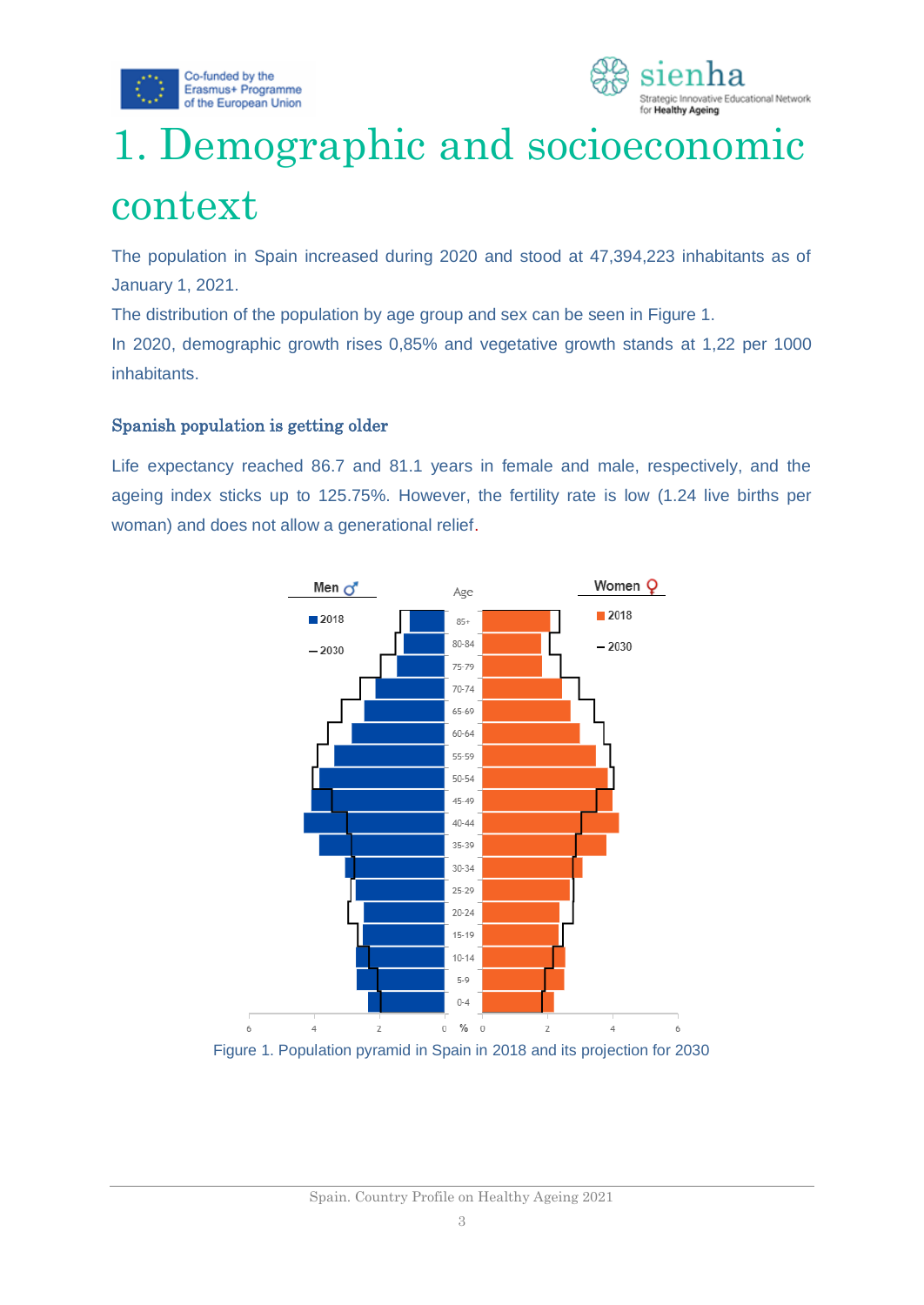



| Adjusted gross household disposable income (2019) | $30.346 \in$ |
|---------------------------------------------------|--------------|
| Unemployment rate (2020)                          | 15.5%        |
| Degree of urbanization (2018)                     | 80%          |

Table 1. Socioeconomic characteristics

#### More than one third of the population has only a basic level of education

41.5% of men and 34.8% of women have not completed primary education, whereas 25.4% of men and 26.2% of women have upper secondary, post-secondary non-tertiary and tertiary education. 33.1% of men and 39% of women have tertiary education. Education has an important relation with health as it has been shown that low education is associated with poor self-management, lower self-reported health status, reduced usage of health care services and higher healthcare costs.



38,2%

Less than primary, primary and lower education (levels 0-2)



25,8%

Upper secondary, postsecondary non-tertiary (levels 3-4)



36%

Tertiary education (level 5-8)

Figure 2. Percentage of population who have completed the respective levels of education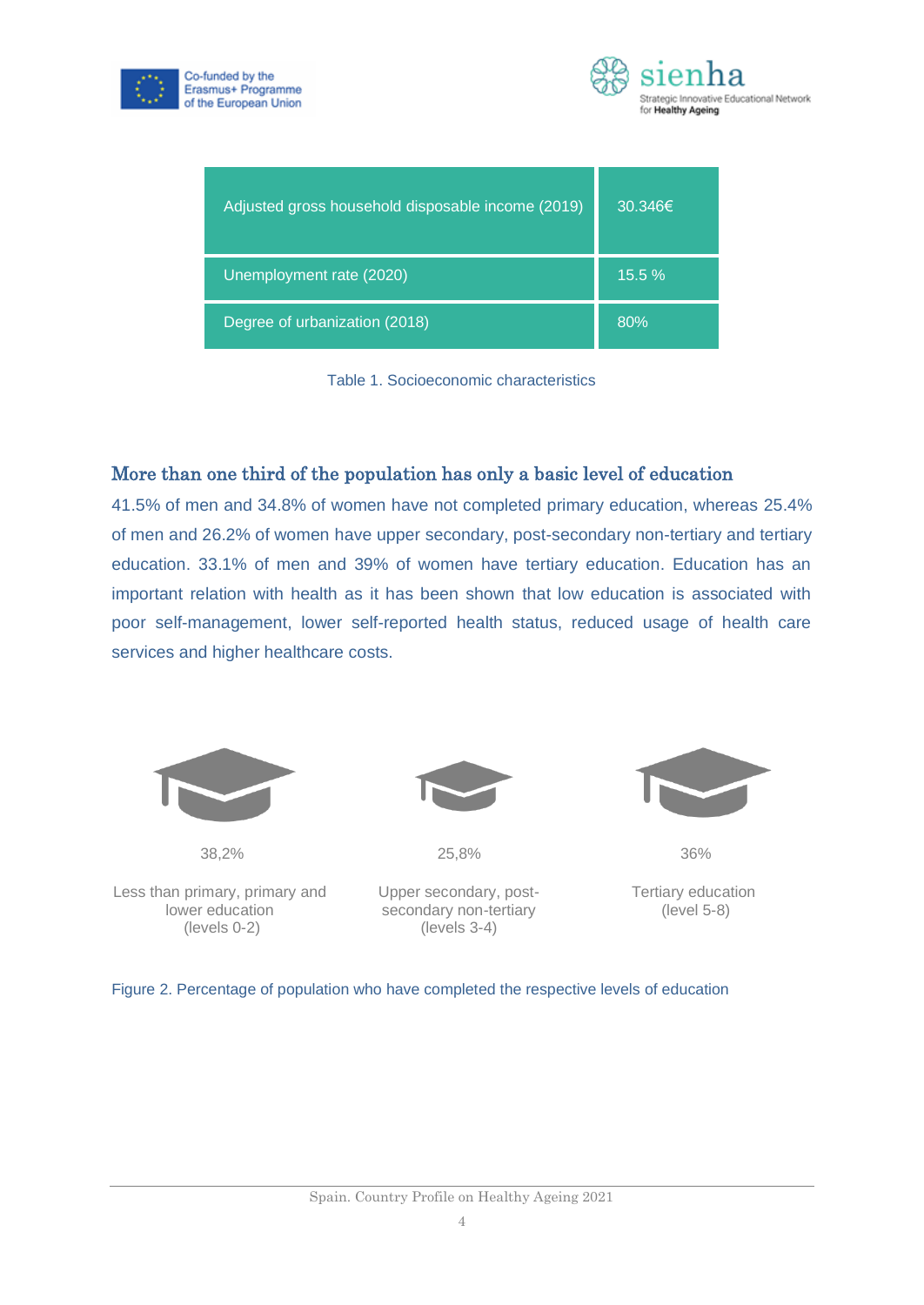



### <span id="page-5-0"></span>2. Health status

#### Self-reported health decreases markedly since adult middle age

Although Spanish people live longer, not all years of life are lived with a good health perception. At age 45, self-related health starts to decrease and only 30% of the population arrives with a good perception of health at the end of their life.





#### Circulatory diseases and cancer top the list of leading causes of death in Spain

Despite having a lower mortality rate than the European mean for most causes of death, circulatory diseases and cancer still stand out at the top of the list.

Mortality due to respiratory diseases is significantly higher than the European mean, taking the third position from heart diseases





Spain. Country Profile on Healthy Ageing 2021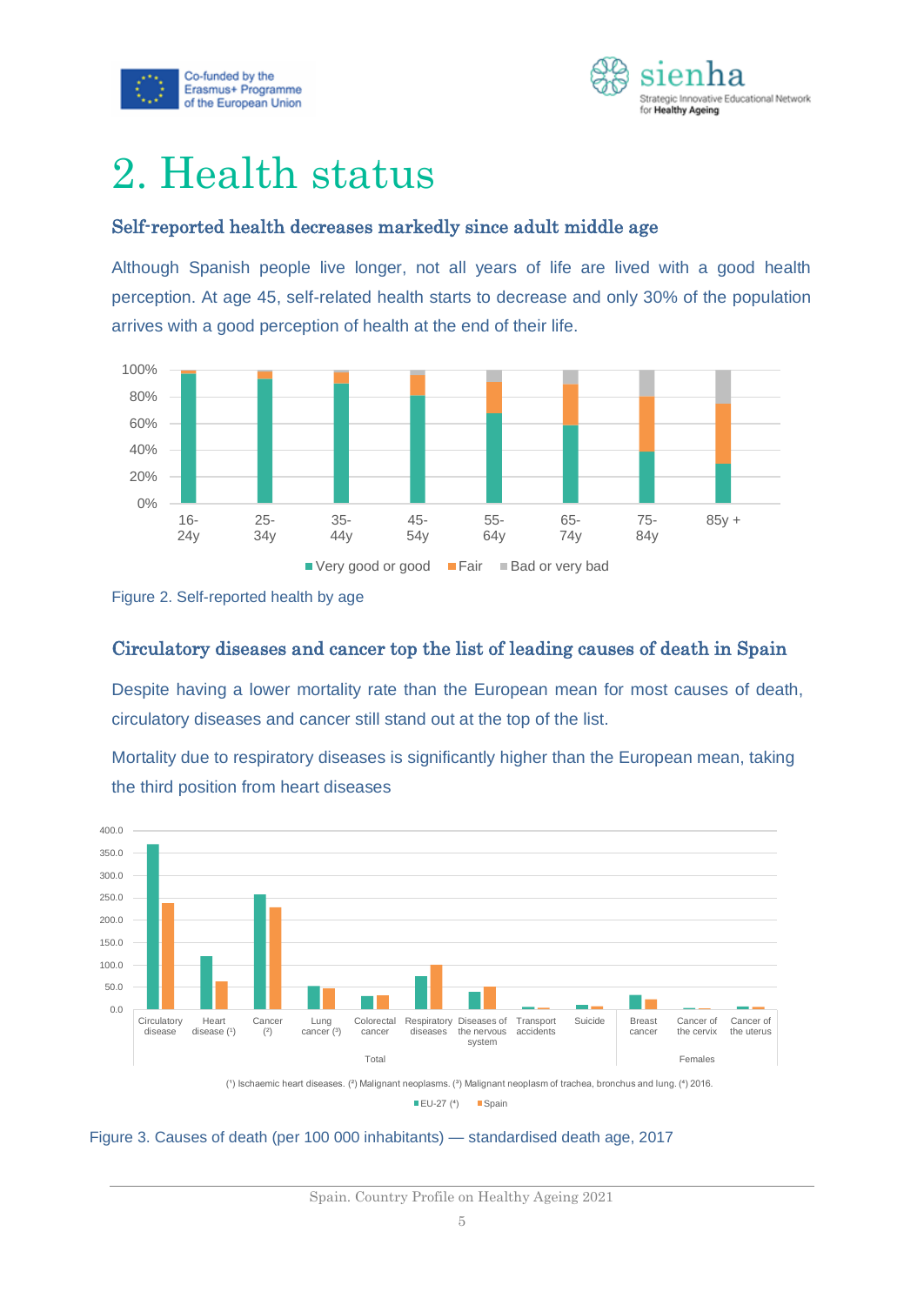



#### Ischemic heart diseases remain the leading cause of disability-adjusted life years

Regarding non-communicable diseases (NCD), the three-leading causes of disabilityadjusted life years (DALYs) in Spain are ischemic heart diseases, lung cancer and diabetes. Whereas stroke and low back pain have lowered their positions to the fourth and fifth spots, lung cancer and diabetes rise to the second and third position (Figure 4).



Figure 4. Ranking and evolution of non-communicable diseases of disability-adjusted life years between 2009 and 2019.

#### Tobacco consumption remains at the top of the risk factors list

Despite tobacco consumption reduction has been seen in the last years, 23% of the population over 15 years old still smokes. Smoking is the most important risk factor in Spain followed by high fasting plasma glucose, high body mass index, high systolic blood pressure, dietary risks, and alcohol use (Figure 5). In general, greater risks for all causes increase with age (Figure 6).



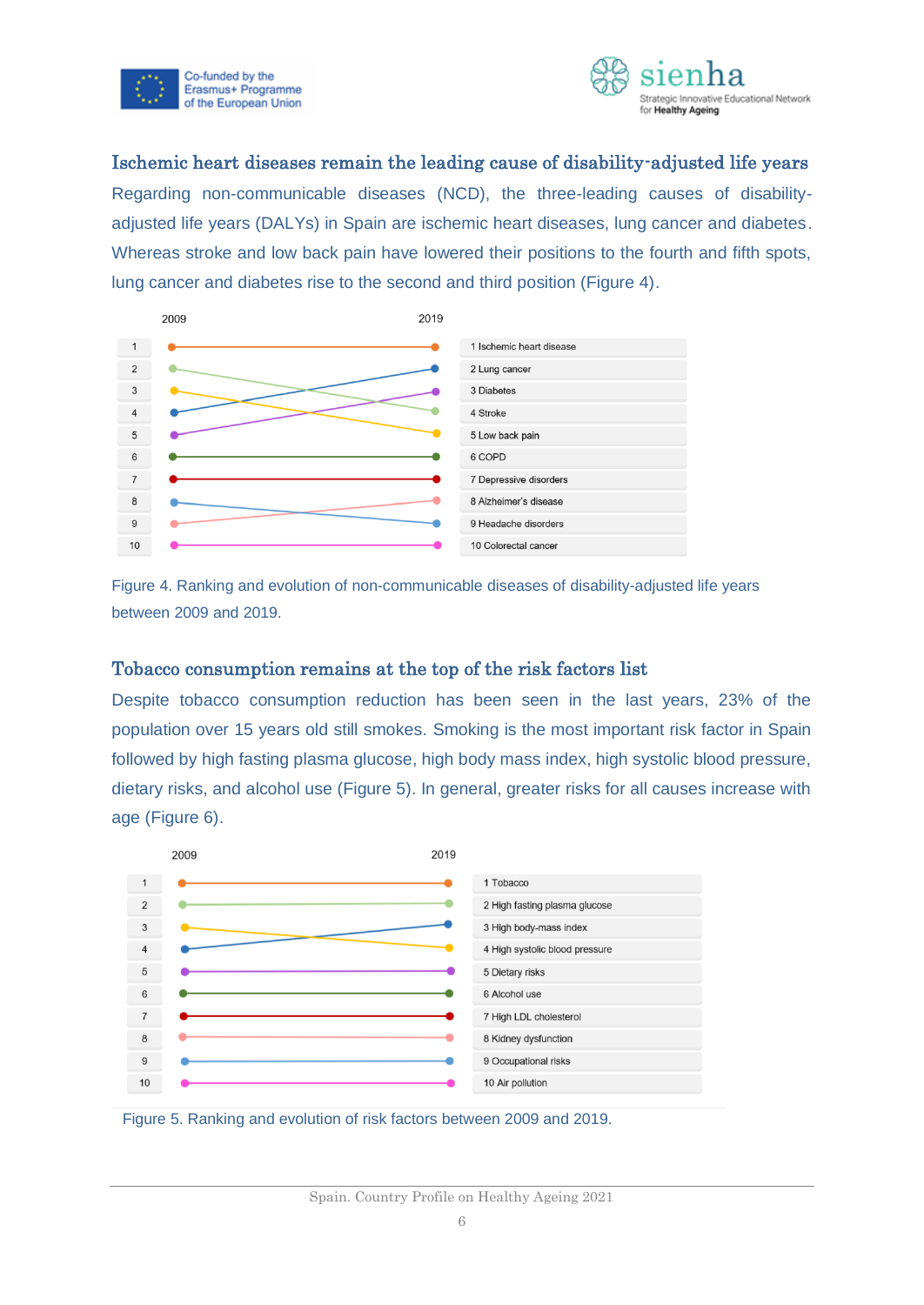













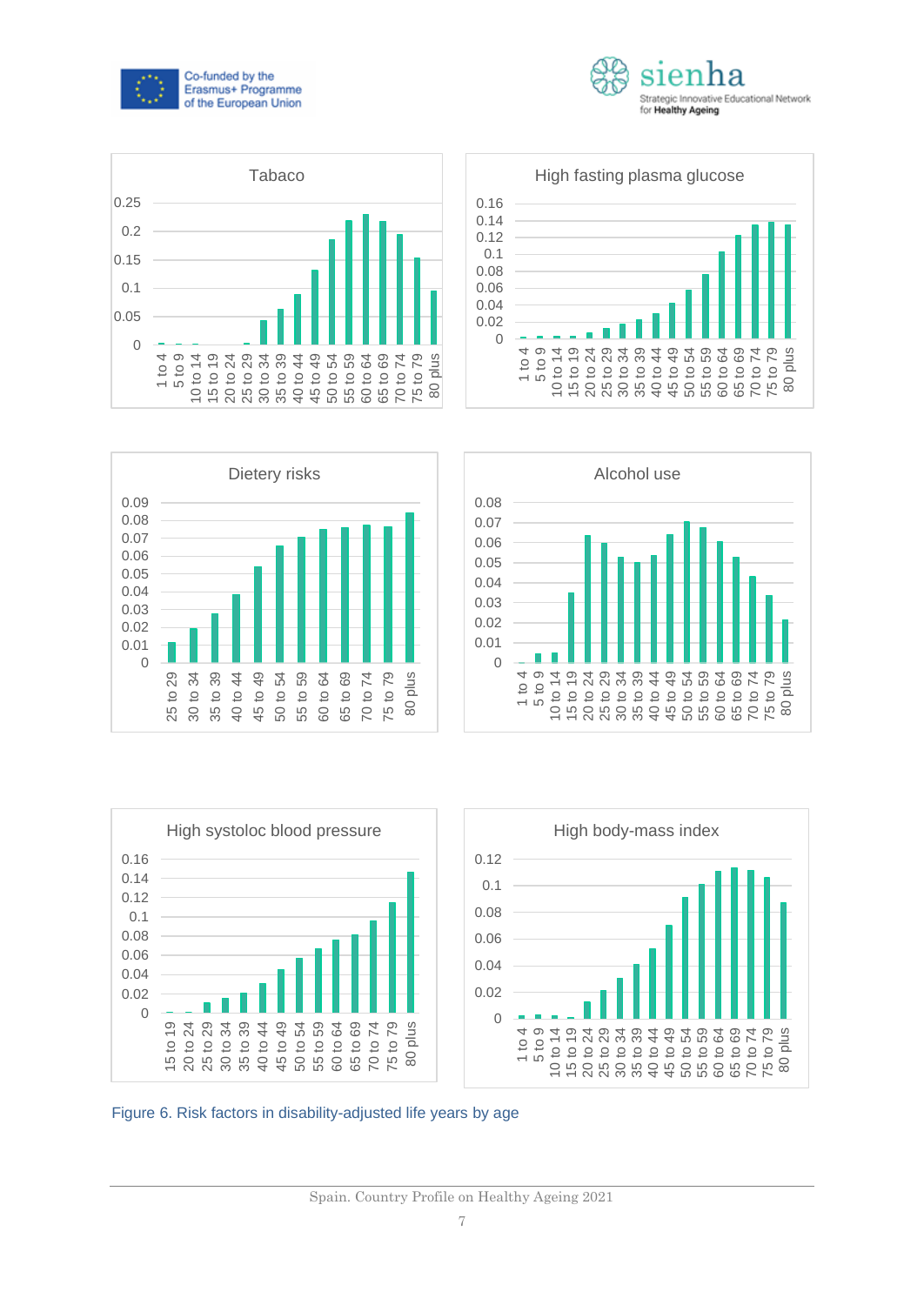



### <span id="page-8-0"></span>3. Health system

The Spanish health system is characterized by three statutory subsystems that coexist: the universal **National Health System** (Sistema Nacional de Salud, SNS); **Mutual Funds** (Health Insurance) catering for civil servants, the Armed Forces and the judiciary (MUFACE, MUGEJU and ISFAS); and the **Mutualities** (Health Insurance) **focused on assistance for Accidents and Occupational Diseases**, known as "Collaborating Mutualities with the Social Security".

Public coverage is lower for some services such as pharmaceuticals, physical therapy, psychology, dietetics or dental care that are covered only partially.

#### Only 2.13% of the health expenditure is assigned to prevention

Spanish health care expenditure ascends to 108,109.7 million €, which corresponds to 2,310.15 million euros per inhabitant. This is slightly lower than the European mean which is 2,981.76 euros per inhabitant (Figure 7).



Spain. Country Profile on Healthy Ageing 2021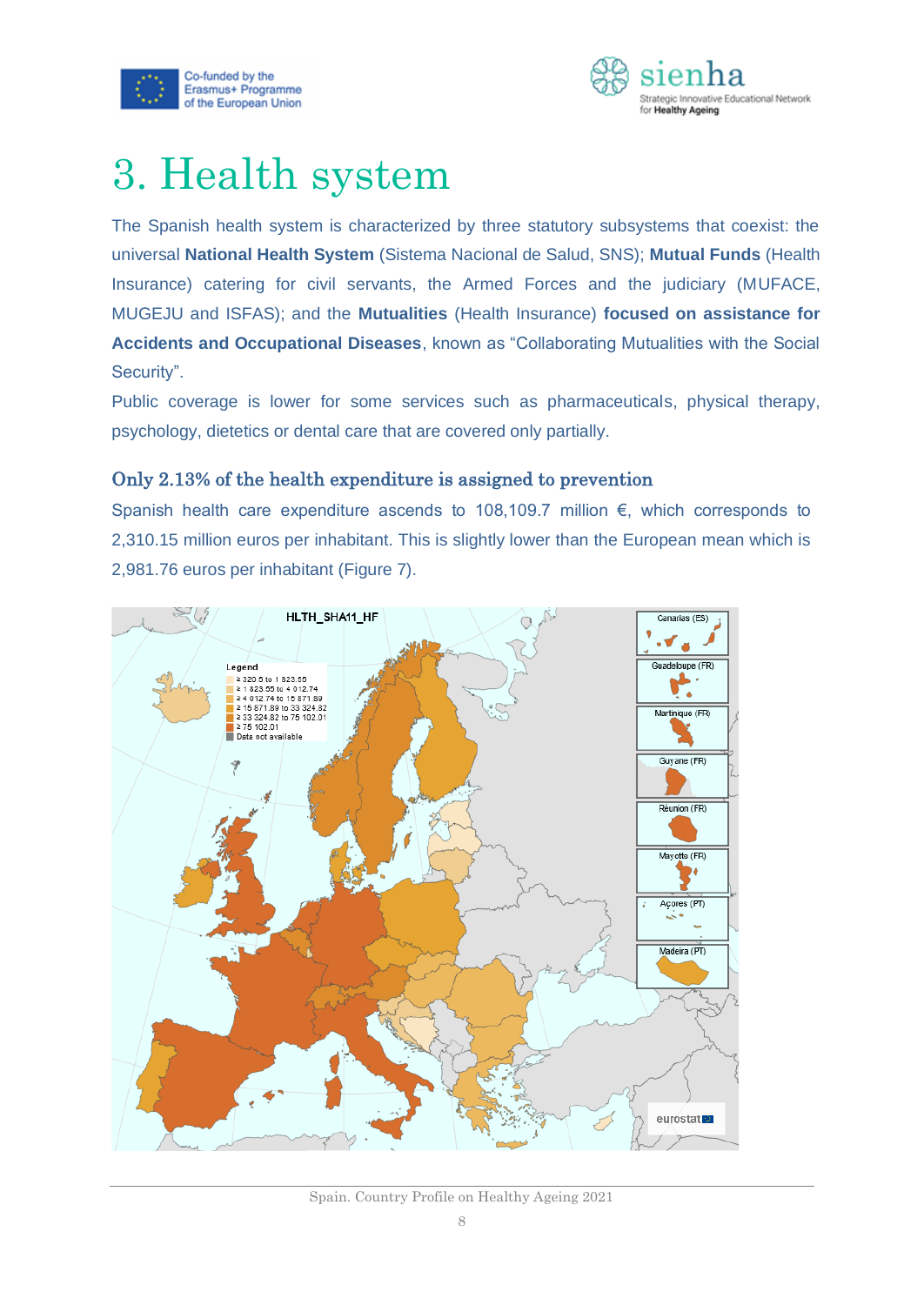



While 57.61% of the budget is allocated to curative care (62279.47 million euros), only 2.13% (2,305.64 million euros) is allocated to prevention (Figure 8).



Figure 8. Health care expenditure (in euros) by function

#### Spain's low levels of preventable death can be explained at least partly by strong public health policies

In response to the challenges faced by the primary care system, a new Strategic Framework for Primary and Community Care was adopted in April 2019. It consists of six main objectives, each of which is accompanied by specific actions that are expected to be monitored over time. These include strengthening the governance role of the Interterritorial Council over primary care, consolidating a new policy on financial and human resources issues, improving quality and coordination of care, reinforcing the community's orientation of primary care and increasing the use of information and communication technologies. The strategy was designed by the Ministry of Health, autonomous communities, professional organisations and patient organisations.

An anti-tobacco law was adopted in 2005 and reinforced in 2010. The 2010 law strengthened the regulations around retail sales and advertising of tobacco products; increased the protection of minors and non-smokers by expanding smoke-free locations to any public place;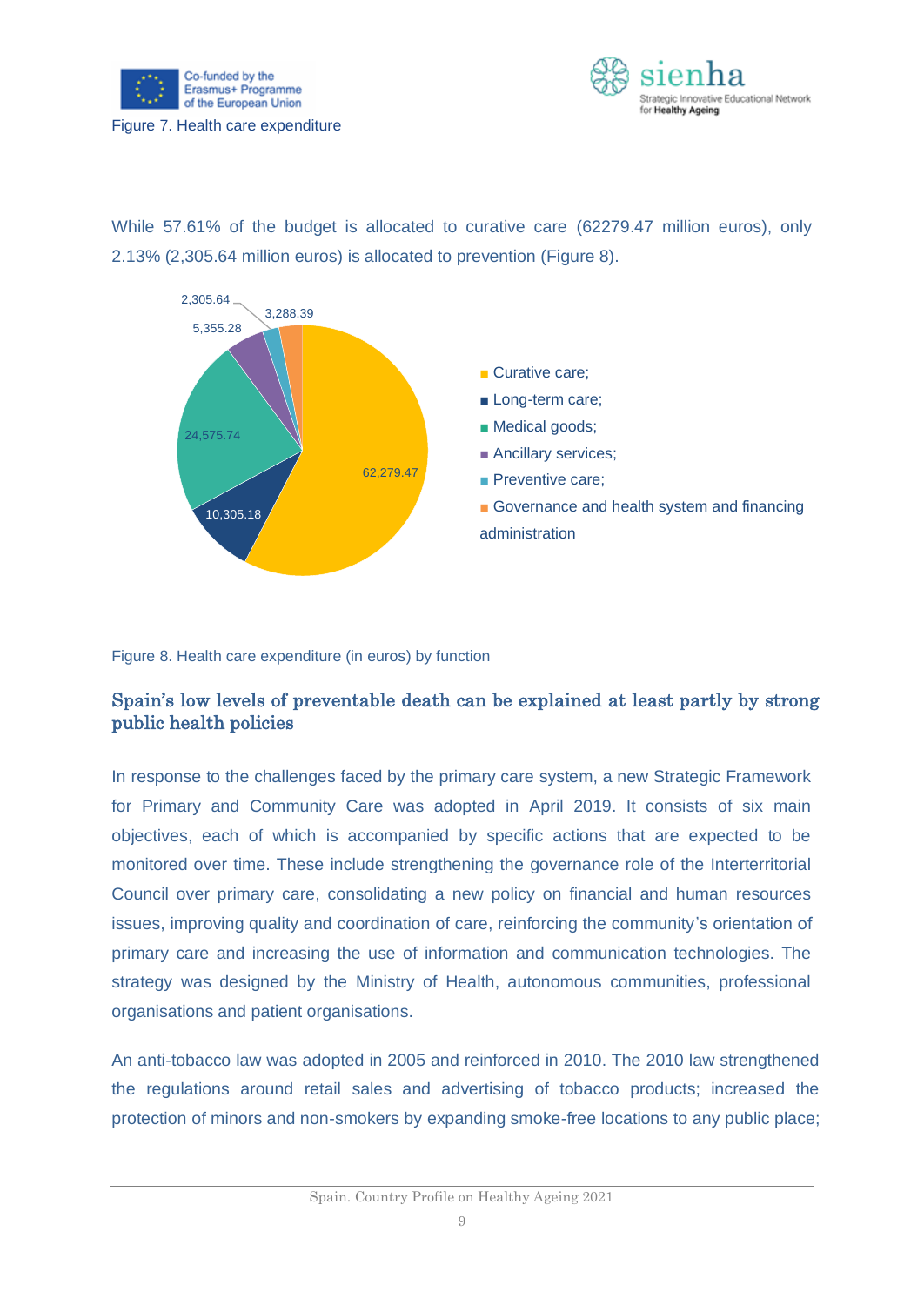



and promoted the implementation of smoking cessation programmes, particularly in primary care. At the same time, taxes on cigarettes were raised.

In 2011, the law on food safety and nutrition included a cross-sectorial strategy on nutrition, physical activity and obesity prevention (NAOS strategy). One of the goals of the strategy is to reduce overweight and obesity among children, by prohibiting food and beverages high in saturated fatty acids, salt and sugars in schools, and more broadly by tightening regulations around children's menus.

In response to geographical barriers in accessing some specialised services and improve care continuity, some autonomous communities have promoted a greater use of telehealth, particularly for patients with chronic conditions.

### The number of registered health care professionals in Spain in 2020 increased 3.0% more than the previous year

Rates of registered health professionals differ according to the group. In 2020, the number of nurses presented the highest rate (6.86 per 1,000 inhabitants), followed by doctors (5.83) and pharmacists (1.62). In contrast, the lowest rates are located in the groups of occupational therapists and dietitians and nutritionists (0.12 for both) (Figure 9). In the last year, rates for most professionals increased, being greater for nurses (+0.18), doctors (+0.17) and physical therapists (+0.05). However, the ratios for nurses are among the lowest of European countries.

|                                    | <b>Number</b> | Per thousand<br>inhabitants |
|------------------------------------|---------------|-----------------------------|
| <b>Nurses</b>                      | 325,018       | 6,86                        |
| Medical doctors                    | 276,191       | 5,83                        |
| Pharmacists                        | 76,821        | 1,62                        |
| Physiotherapists                   | 59,791        | 1,26                        |
| Dentists                           | 39,764        | 0,84                        |
| Psychologists*                     | 34,827        | 0,73                        |
| Opticians-<br>Optometrists         | 18,271        | 0,39                        |
| Speech therapists                  | 10,483        | 0,22                        |
| Podiatrists                        | 8,234         | 0,17                        |
| Dental prosthetics                 | 7,395         | 0, 16                       |
| Occupational<br>therapists         | 5,870         | 0,12                        |
| <b>Dietitians</b><br>nutritionists | 5,698         | 0,12                        |

able 2. Number registered health professionals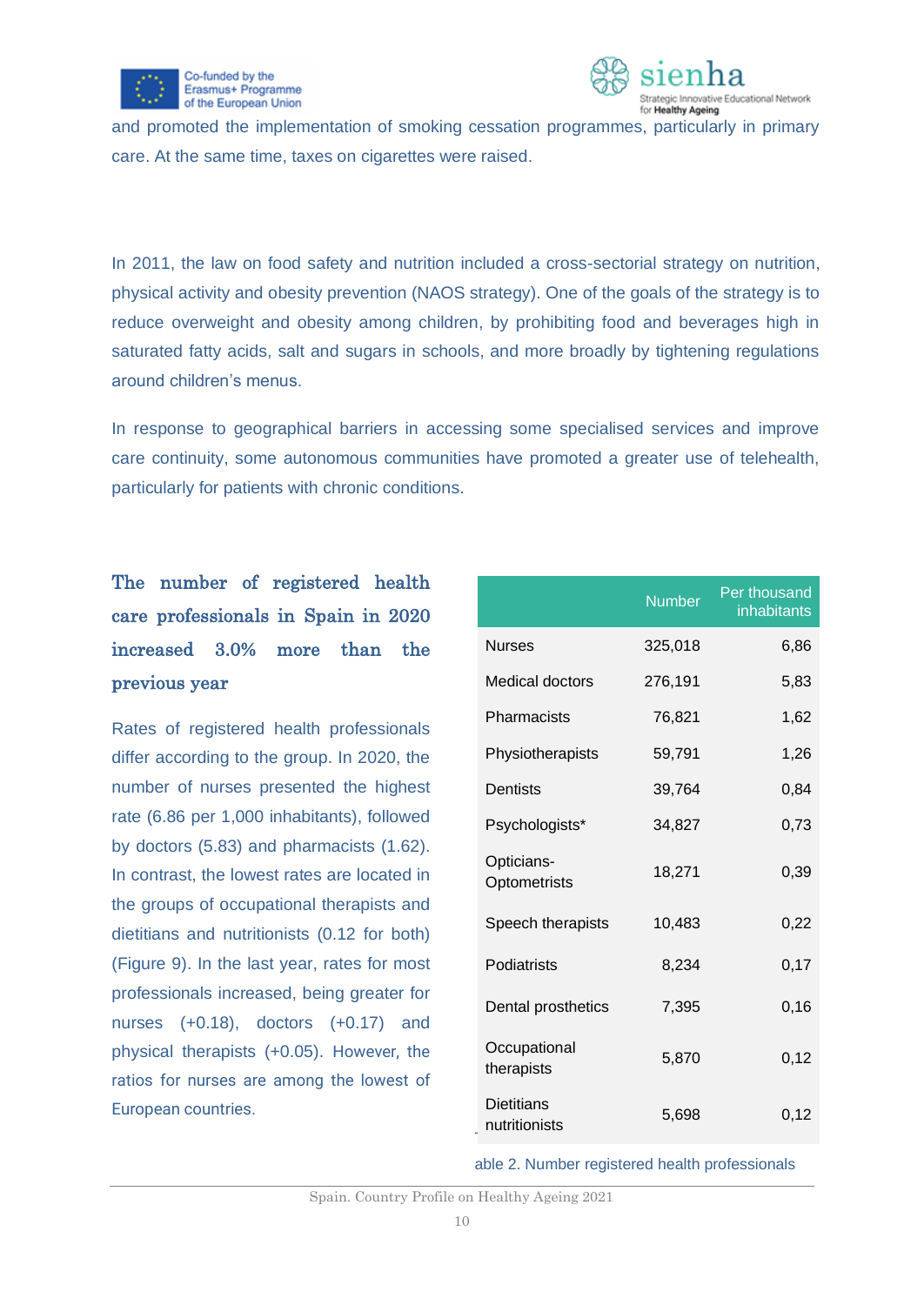



# <span id="page-11-0"></span>4. Key findings and population needs

The increased life expectancy and the low fecundity rate in Spain is having an important impact on the ageing index. This has two important effects in the Health System. First, it increases Health care needs and second, it decreases its funding due to the decrease of the working force.

One of the main challenges in the future years will be how to deal with this situation whereas finding other ways to increase the budget or improve the system's efficacy.

Although mortality and morbidity are relatively low compared with other European countries, circulatory diseases, cancer, respiratory diseases and diabetes remain the main challenges of the Spanish Health care system. Data shows that most risk factors (smoking, high fasting plasma glucose, high body mass index, high systolic blood pressure) increase around middle-age, which should lead to new prevention strategies tailored to specific group ages.

Spain has a universal health care system, which gives a great coverage to nearly all population. However, some services such as pharmaceuticals and mental health are limited and dental care is not covered. Moreover, the budget for preventive care is the lowest of all health system functions. These findings and the ones mentioned in the previous paragraph, highlight the need for more investment on prevention.

Due to the important relation between education and health, increasing knowledge, motivation, and competencies of individuals to access, understand, and apply health information for taking decisions for their own health could be key strategies for health promotion.